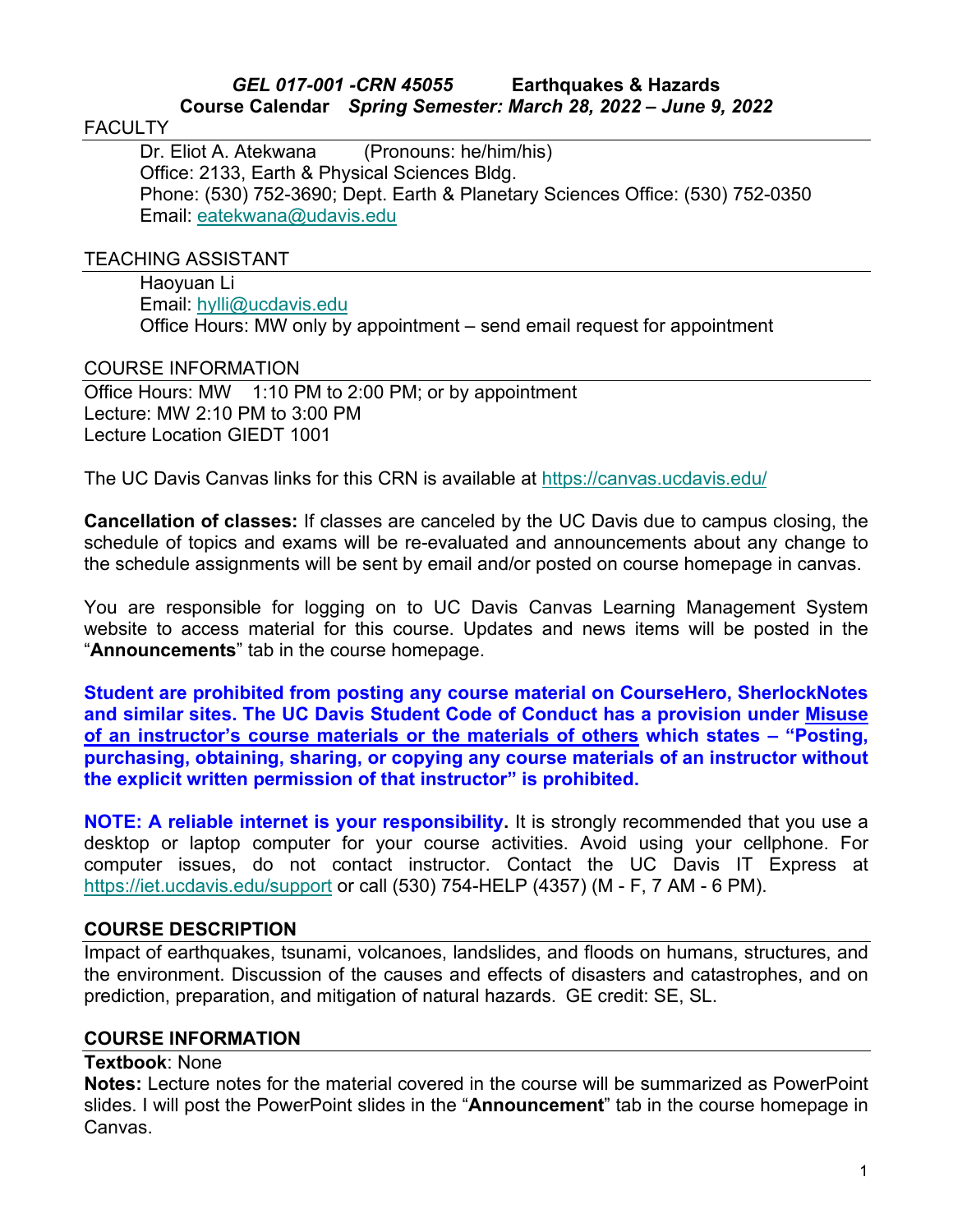**Supplementary Material: Physical Geology** by Steven Earle used under a CC-BY 4.0 international license. I will post excerpts needed for this course in the "**Announcement**" tab in the course homepage in Canvas.

Documents and other reading material assigned will also be posted in the "**Files**" tab in the course webpage in Canvas. You will be provided with links to webpages that will be part of the reading material either in the PowerPoint slides or on the "**Assignments**" Tab in the course homepage in Canvas. You will be notified of new documents and webpage links for the readings in the "Announcements" Tab of the course homepage in Canvas.

## **COURSE GOALS**

Our Earth is dynamic and governed by powerful geologic forces that are constantly at work. The violence and (sometimes) unexpectedness of earthquakes and other hazards have furthered our understanding of earth's dynamism. However, the damage, destruction and even death that earthquakes and other hazards can bring about has also, in extreme cases, changed human history and civilization forever.

This course begins with a short overview of natural disasters, followed by earth materials and structure and time, and culminating in the study of plate tectonics which is the unifying theory of geology. This overview is followed by a more detailed study of geologic hazards resulting from plate movements. We will explore questions like: What causes earthquakes and volcanoes? Where do they occur? What are their effects? How much damage can they cause? Can we predict or control them? We will apply our new scientific understanding to case studies of how significant earthquake events and volcanic activities have impacted society and how mankind can live with earthquake, volcanic and related disasters.

### **GRADES**

The course grade will be based on a total of 200 points (100%). You can earn points for the following:

- 1. Three semester theory exams (one will be a theory final exam)
- 2. Reading assignments (Online Quizzes in Canvas)

**NOTE:** I will adhere strictly to the UC Davis' academic integrity policy in this course. Acts of academic dishonesty will be referred to the Office of Student Support & Judicial Affairs. You are responsible for understanding and following the UC Davis Policy on Student Conduct and Discipline. For more information refer to this website: [http://sja.ucdavis.edu/academic](http://sja.ucdavis.edu/academic-integrity.html)[integrity.html.](http://sja.ucdavis.edu/academic-integrity.html) The penalty for cheating (e.g., using notes, using someone else's answers) on an exam or any other form of academic dishonesty will be a grade of **zero** for the exam, assignment or activity. There may be additional consequences for academic dishonesty.

### **Exams** *– 150 total course points (75% of course grade)*

All examinations are closed book and closed notes. No materials should be used during the exams to assist you. All you may have with you during your exam is a standalone calculator. Please do not browse the internet for answers during the exam.

The exams may consist of multiple choice, definition, fill-in-the blank, and short essay. Diagrams will be used when deemed appropriate for any question – this means you should endeavor to understand figures presented in class. While the exams will not be explicitly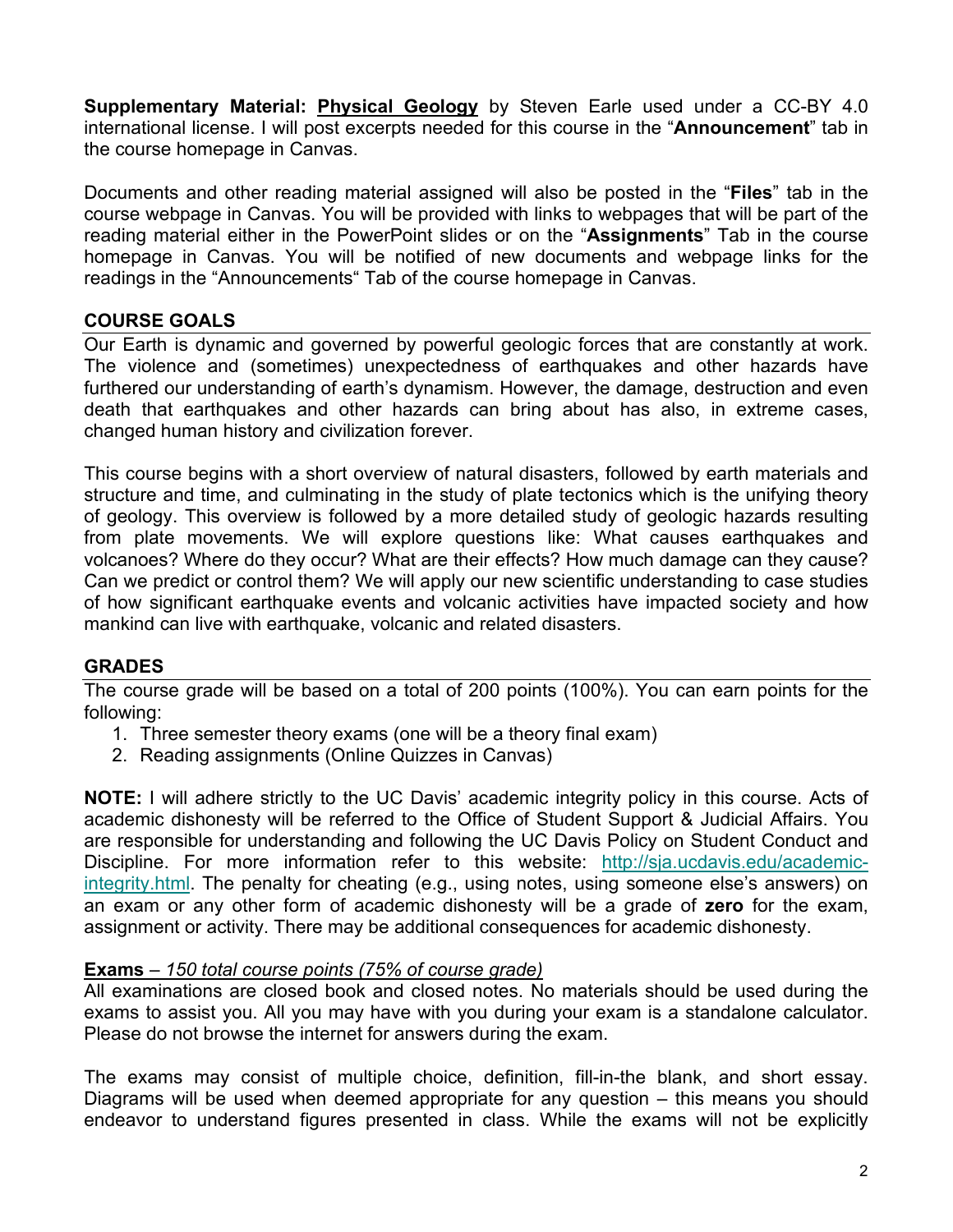comprehensive, the material in this course builds upon previous concepts. Therefore, once concepts have been introduced, it will be assumed that you have mastered them, and are able to apply such understanding in subsequent topics. The best preparation for the exams is to review the PowerPoint slides, complete the assigned readings to enhance your understanding and complete all assignments and most of all, attend classes.

## **Reading Assignments (Online Quizzes)** *– 50 total course points (25% of course grade)*

Reading assignments will be posted on CANVAS before we begin to cover a new topic. I will use Canvas at:<https://canvas.ucdavis.edu/> to post required reading assignments. Completing the quizzes for assigned topics is an *excellent* way to study. Online quizzes on the readings will be turned off after we complete the topic. I STRONGLY recommend that you complete the reading assignments before we start the topic as this will help you with in-class activities. The assignments must be completed by the scheduled due date. **No makeups without a medical excuse**.

| Item                        |         | <b>Points</b> | Percentage |
|-----------------------------|---------|---------------|------------|
| Midterm Exam #1             |         | 50            | 25.0       |
| Midterm Exam #2             |         | 50            | 25.0       |
| <b>Final Exam</b>           |         | 50            | 25.0       |
| Assignments<br>Reading      | (Online | 50            | 25.0       |
| Quizzes)                    |         |               |            |
| <b>Semester Evaluations</b> |         | -             | 1.0        |
| Total                       |         | 200           | 101.0      |

A summary of the course grade weightings is as follows:

The letter grade equivalents for the numerical final grade will be:

| <b>Points Earned (200 Total)</b> | Percentage | <b>Letter Grade</b> |
|----------------------------------|------------|---------------------|
| 200-186                          | 101.0-93.0 | A                   |
| 185-180                          | 92.9-90.0  | $A-$                |
| 178-174                          | 89.9-87.0  | B+                  |
| 173-166                          | 86.9-83.0  | B                   |
| 165-160                          | 82.9-80.0  | В-                  |
| 159-154                          | 79.9-77.0  | $C+$                |
| 153-146                          | 76.9-73.0  | С                   |
| 145-140                          | 72.9-70.0  | $C-$                |
| 139-134                          | 69.9-67.0  | D+                  |
| 133-126                          | 66.9-63.0  | D                   |
| 125-120                          | 62.9-60.0  | D-                  |
| 119-0                            | < 60.0     | F                   |

# **Make-up Policy**

An unexcused absence from any graded activity will not be normally accommodated. Please take note of important dates in our course schedule and build them into your calendar. Missing an exam or in-class activity compromises your ability to complete the course with a good grade. Students will ONLY be accommodated with a medical excuse or an official excuse from the Dean or Athletic Director.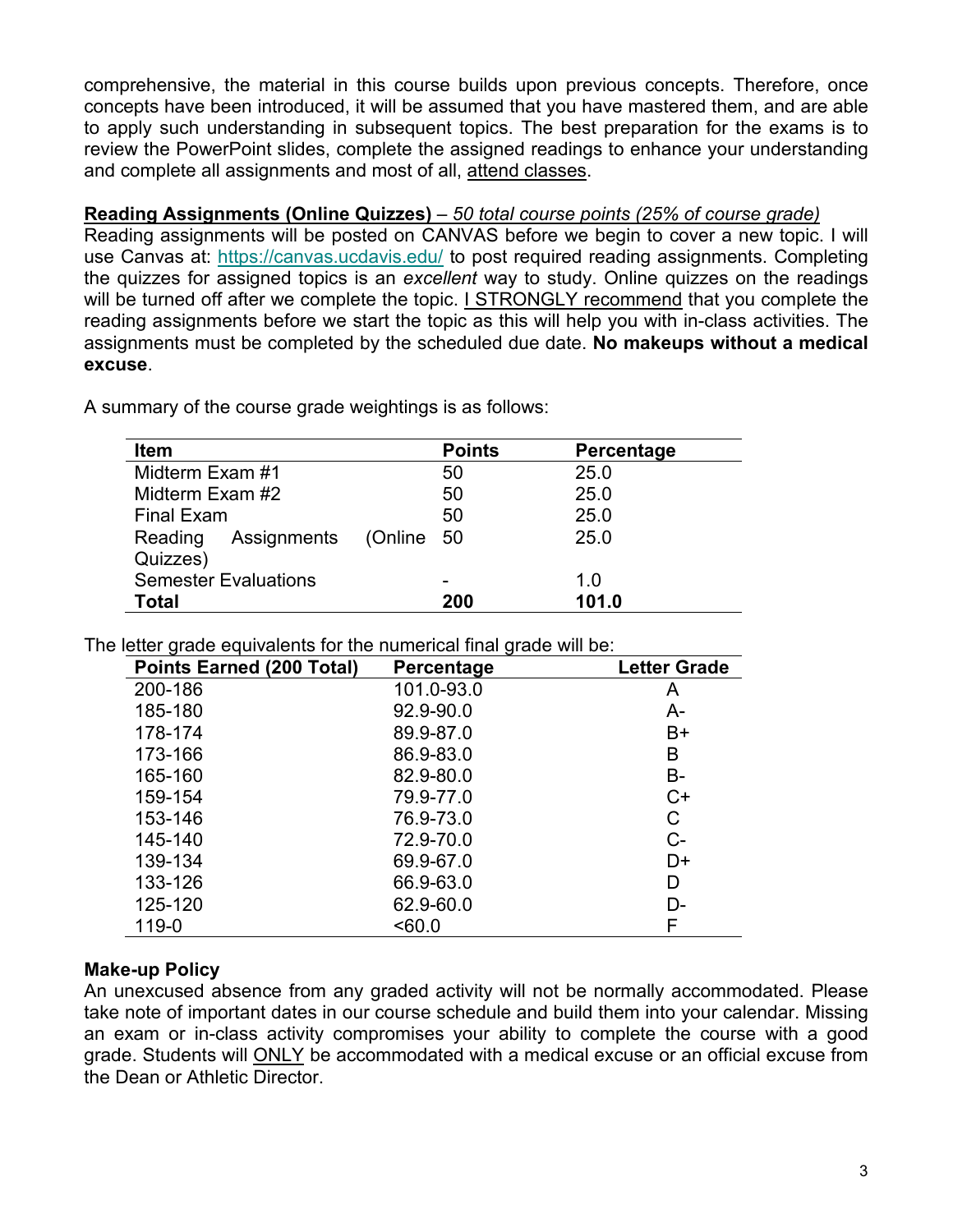## **Tentative Schedule**

| M 03/28        | Introduction to (Geologic) Natural Hazards and Disasters                              | Topic 1 |  |  |
|----------------|---------------------------------------------------------------------------------------|---------|--|--|
| W 03/30        | Earth Materials and Earth Structure                                                   | Topic 2 |  |  |
| M 04/04        | Earth Materials and Earth Structure                                                   |         |  |  |
| W 04/06        | Geologic Hazards and Geologic Time                                                    | Topic 3 |  |  |
| W 04/11        | Geologic Hazards and Geologic Time                                                    |         |  |  |
| F 04/13        | Plate Tectonic as a Driver of Earthquakes and Volcanic Activities                     | Topic 4 |  |  |
| M 04/18        | Plate Tectonic as a Driver of Earthquakes and Volcanic Activities                     |         |  |  |
| W 04/20        | Plate Tectonic as a Driver of Earthquakes and Volcanic Activities                     |         |  |  |
| M 04/25        | Earthquake Activity and Related Hazards                                               | Topic 5 |  |  |
| W 04/27        | Exam 1: Topics 1, 2, 3 and 4: Introduction to Natural Hazards, Earth Materials and    |         |  |  |
|                | Structure, Dating Geologic Hazards, Plate Tectonics Origin of Earthquake and Volcanic |         |  |  |
|                | <b>Hazards</b>                                                                        |         |  |  |
| M 05/02        | Earthquake Activity and Related Hazards                                               |         |  |  |
| M 05/04        | <b>Volcanic Activity and Related Hazards</b>                                          | Topic 6 |  |  |
| F 05/09        | <b>Volcanic Activity and Related Hazards</b>                                          |         |  |  |
| M 05/11        | Tsunamis Hazards generated by Earthquakes, Volcanoes and other processes  Topic 7     |         |  |  |
| W 05/16        | Exam 2: Topics 5 and 6: Earthquakes and Related Hazards and Volcanoes and Related     |         |  |  |
|                | <b>Hazards</b>                                                                        |         |  |  |
| M 05/18        | Tsunamis Hazards generated by Earthquakes, Volcanoes and other processes              |         |  |  |
| W 05/23        | Hazard Maps and Communicating Risk                                                    | Topic 8 |  |  |
| F 05/25        | <b>Hazard Maps and Communicating Risk</b>                                             |         |  |  |
| W 05/30        | Evaluating and Reducing Risk from Seismic and Volcanic Hazards                        | Topic 9 |  |  |
| F 06/01        | Evaluating and Reducing Risk from Seismic and Volcanic Hazards                        |         |  |  |
| <b>M 06/06</b> | FINAL EXAM (Exam 3): Topics 7, 8 and 9: Tsunamis Hazards Generated by Earthquakes     |         |  |  |
|                | Volcanic eruption and related processes; Hazard Maps and Communicating Risk;          |         |  |  |
|                | <b>Evaluating and Reducing Risk from Seismic and Volcanic Hazards</b>                 |         |  |  |

**COVID-19:** Help prevent the spread of the [coronavirus \(COVID-19\) both on and off the UC](https://youtu.be/7S_wkWvEStI) Davis [campus.](https://youtu.be/7S_wkWvEStI) Get COVID-19 information and Updates at: <https://campusready.ucdavis.edu/testing-response/dashboard>

This course is being taught during a (the end of?) global pandemic where there is a lot of uncertainty. Please have open communication with me on issues that you are having related to COVID-19 and your work in this course. I am dedicated to ensuring that students learn the content of this course. If you are struggling due to mental health issues, sick family members, or become sick yourself, please reach out. I am more than willing to work with you to make sure that you get the most out of this course. That being said, your health (mental and physical), family wellbeing, etc. should always come before any class. Accommodations can and will be made, feel free to send me an email or visit me during my office hour.

**DIVERSITY AND INCLUSION:** Please see the Diversity Statement of the University @: <https://diversity.ucdavis.edu/>

In an ideal world, science would be objective. However, much of science is subjective and is historically built on a small subset of privileged voices. GEL017 (Earthquakes and other hazards) is no exception. While providing foundation knowledge on the topics, historically important experiments, ideas, and writings about this topic were mostly constructed by white men. I have periodically acknowledged other voices and views about this topic. However, I also acknowledge that it is possible that there may be both overt and covert biases in the materials used in this course due to the lenses with which it was written, even though the material is published for scientific, US federal and state and citizen consumption. Integrating a diverse set of experiences is important for a more comprehensive understanding of science.